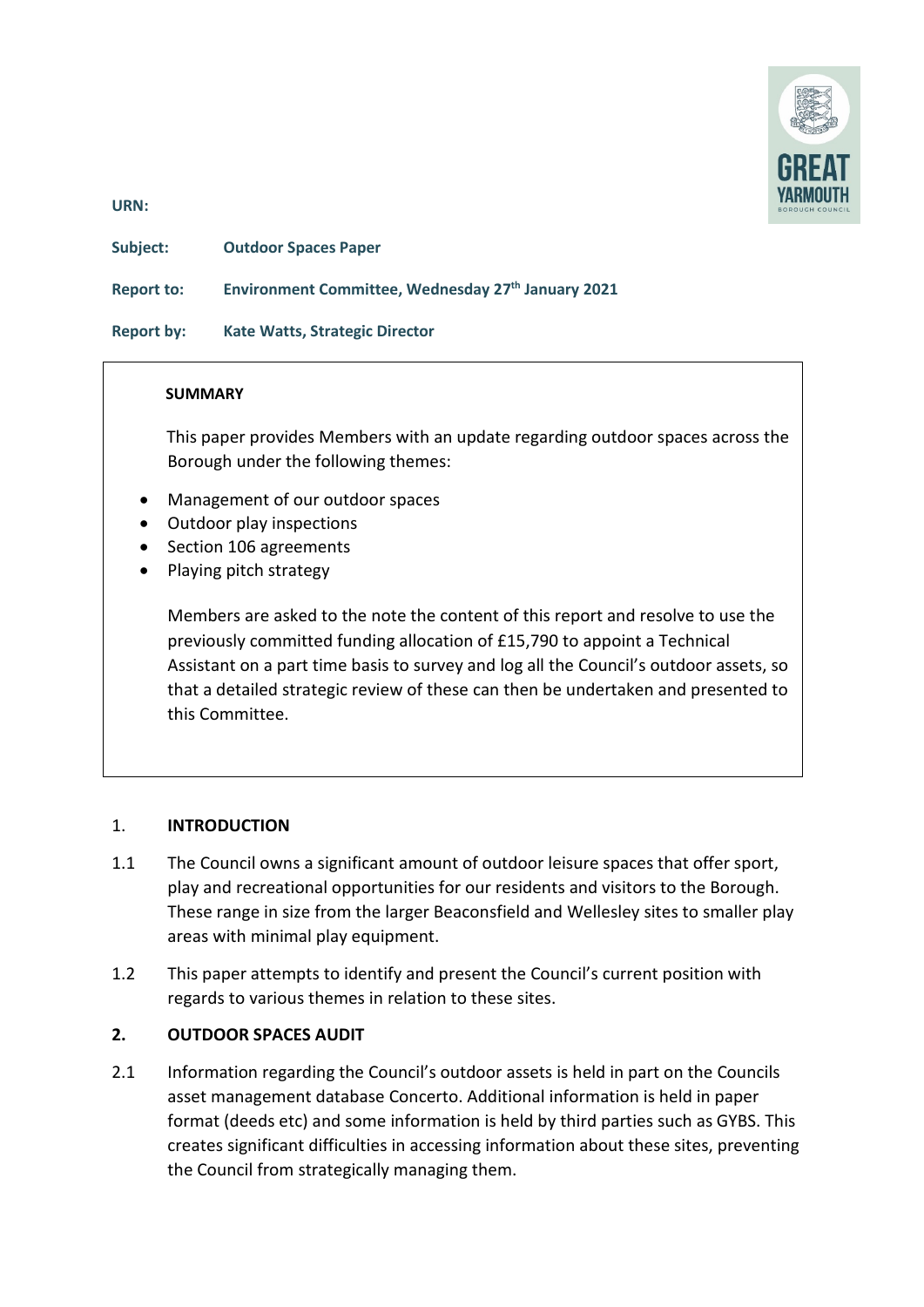- 2.2 Specifically, the Council's Environment Committee had previously requested a strategic review in relation to the Council's play areas, of which there are 96. The Environment Committee wanted to understand the condition of these sites, the level of usage and consider what the Council may wish to keep and invest in, and what the Council may wish to dispose of, for example to Parish Councils.
- 2.3 A proposal for a play officer was presented to this Committee in September 2019 and funding allocated of £15,790, however this was not progressed and as a result this funding is still available.
- 2.4 Whilst this paper will now explore a number of themes under the outdoor spaces umbrella, it is critical that the Council brings together all the information it can regarding its outdoor spaces to allow the Council to understand the offer provided by each of these sites, the condition of the sites and any equipment provided, the level of usage of the site alongside any cost (repairs and maintenance) or income (rented courts) these sites generate. This work would involve:
	- Identifying and bringing together information and uploading it in totality onto the Concerto database
	- Undertaking a visual inspection alongside mapping of each sites detailing as appropriate what equipment it has and its condition, usage details, photographs and proximiety to other sites
	- Financial analysis of sites (cost/income)
	- Community engagement understand usage, need, residents view, appetite to transfer etc (as appropriate)
- 2.5 This would then allow for a strategic review of these sites against the Councils' Asset Management Strategy, enabling each site to be considered in terms of keeping it, investing further in it (or simply understanding the ongoing repairs and maintenance liabilities) or disposing the site. Future income opportunities could also be identified. It is worth noting that this work would help with Open Space Needs Assessment discussed further in section 5 of this report.
- 2.6 However, to do this, additional resource will be required. Property Services have recommended that this resource could take the form of a Technical Assistant (Band 5) appointed on a fixed term basis (PT for 9 months). It is recommended that the funding previously allocated for the play officer post is redirected to support this recruitment.
- 2.7 Whilst the detail of a financial business case has not yet been developed there is clearly an invest to save opportunity through identify clusters of sites and then considering how these could be rationalised. It is proposed that as part of this work the conclusions of the strategic review are presented to Members of the Council's Environment Committee.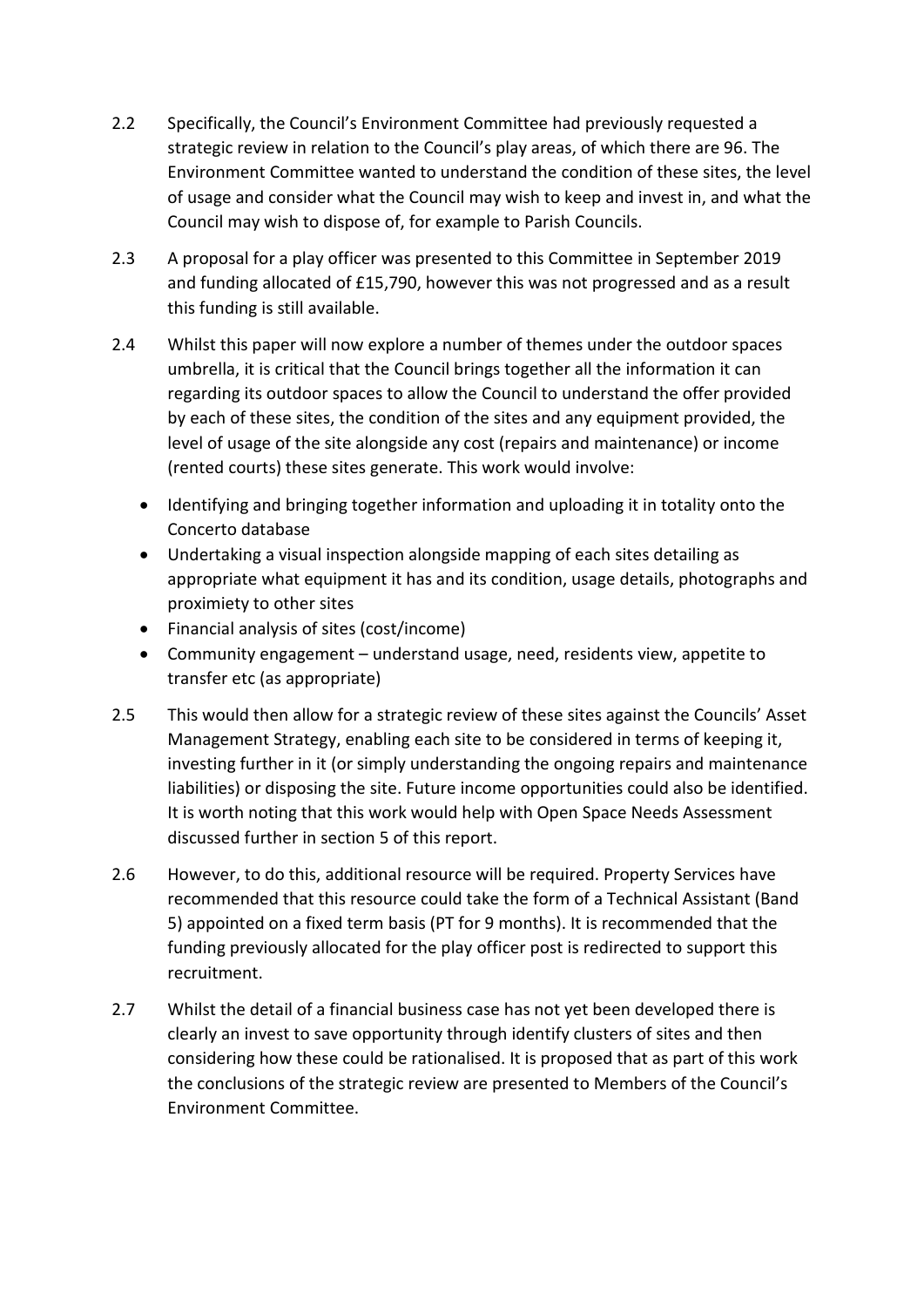### **3. MANAGEMENT OF OUR OUTDOOR SPACES**

- 3.1 Currently our outdoor leisure spaces are maintained and managed by GYBS. From time to time the Council has received complaints from members of the public and elected Members about how these sites are managed. For example, the Members wanted to make improvements to St Georges park and whilst the subsequent management changes were not satisfactory and the works given back to GYBS, there was clearly an initial issue.
- 3.2 As well as maintaining our outdoor spaces, GYBS also manage the hire of these sites, for example the tennis courts on Gorleston seafront. In these instances, there is an additional profit share that means that any income is then split between GYBS and the Council. There is minimal advertising of these sites, and whilst some would benefit from further investment there is clearly an opportunity to also increase income.
- 3.3 With the recent appointment of the Operations Director for GYBS there is scope to work with GYBS to improve both the maintenance of these sites alongside income generation. Work is now ongoing with the Operations Director to progress this.
- 3.4 Budgets for the management of these open spaces currently sit within the Neighbourhood and Community Team. It has been agreed to move these to Environmental Services so these can be managed as part of the contract management role that sits within this department regarding GYBS.

# **4. OUTDOOR PLAY INSPECTIONS**

- 4.1 In addition to understanding the Council's existing assets and considering these against the Councils Asset Management Strategy it would be timely to also consider how these areas are inspected.
- 4.2 Currently our Environmental Rangers carry out routine play inspections which consist of a visual check of sites to identify any vandalism or wear and tear of equipment. This is undertaken on a risk assessment basis and sites can be visited weekly, fortnightly or three weekly. This totals 300 inspections every six weeks. EU guidance and insurance guidance outlines the need for these risk assessment-based inspections.
- 4.3 Additional operational inspections are required on a quarterly basis, these are delivered through a GYN appointed (and qualified) play inspector who also carries out repairs and minor installations of play equipment. These inspections are not just visual as they also involve testing of equipment. Currently this inspector is achieving on average a monthly inspection to each of our sites.
- 4.4 Finally, there is an annual inspection which is undertaken by an outside body. This is a detailed certificated inspection.
- 4.5 Because the operational inspections are being undertaken more frequently than the required quarterly inspections there is some duplication of work. This has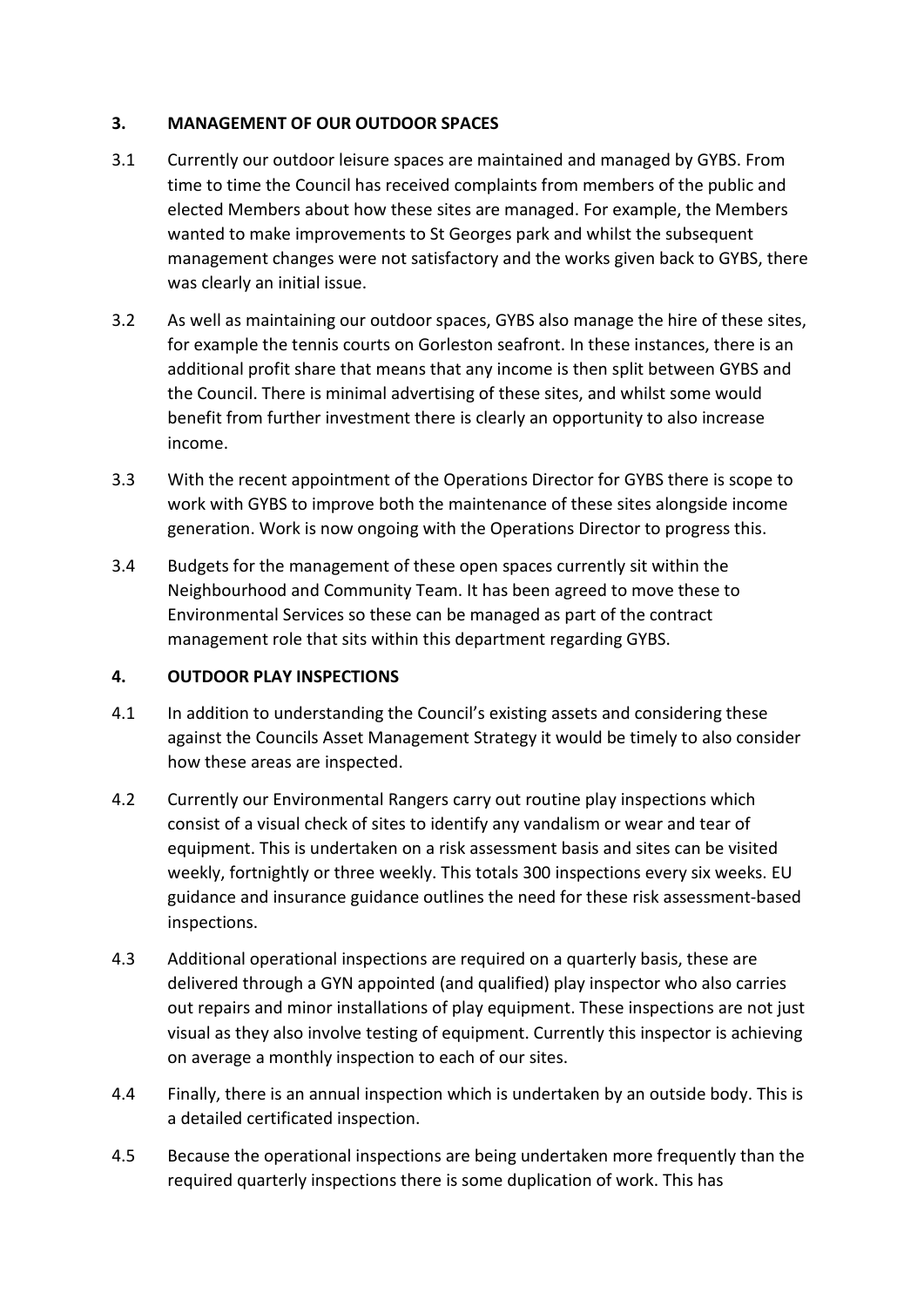subsequently been reviewed with GYN, and as a result the Rangers have been able to reduce their inspections by half and remove this duplication of work. This has freed up significant Environmental Ranger resource.

### **5. SECTION 106 AGREEMENTS – SPENDING OF OFF-SITE CONTRIBUTIONS**

- 5.1 Section 106 agreements for open space provision are negotiated between a developer and Council to help make new residential development schemes more attractive to communities and meet the additional needs for open space arising from the new occupants. Our current approach is to secure open space investment on major residential developments. This open space will not be routinely adopted by the Council but managed by a management company appointed by the developer. This works well.
- 5.2 However, on occasion a financial contribution towards offsite provision will be made. Spending of off-site contributions has historically been informed by Neighbourhood Managers in consultation with local communities. At present there isn't an up-to-date evidence base or policy on open space needs to inform such decisions. This has resulted in ad hoc decisions for play and open space investments that have not been properly considered in terms of the ongoing costs they create for the Council, such as repairs and maintenance costs.
- 5.3 The emerging Local Plan Part 2 includes a new policy to secure open space contributions which will apply to all new residential developments. Where off-site contributions are considered appropriate these will be £1,800 per dwelling. It is expected that the local Plan will be adopted in summer 2021. The new policy will likely secure more funding towards open space than the existing approach.
- 5.4 An Open Space Supplementary Planning Document (SPD) is also being prepared to provide further guidance on how open space will be secured and how off-site contributions could be used. It is likely that consultation on the SPD will take place by May 2021 with adoption by the end of 2021/early 2022. Alongside this there will need to be an update of open space needs (both qualitative and quantitative), this evidence can inform a strategy to ensure open space contributions from developments are focused to where they will have the most benefit.
- 5.5 Whilst the new policy and evidence base will assist planning officers better in agreeing section 106 spend with developers, there will still be a need for community engagement, especially where the Council is looking to negotiate 3<sup>rd</sup> party management of a site. Neighbourhood Managers will continue with community engagement, but the installation and ongoing maintenance of any equipment will now be overseen by Property Services.
- 5.6 Finally it is worth noting that central government are moving to an infrastructure levy for this type of spend (instead of section 106 agreements or Community Infrastructure Levy's) and whilst we will not know more until the new year about